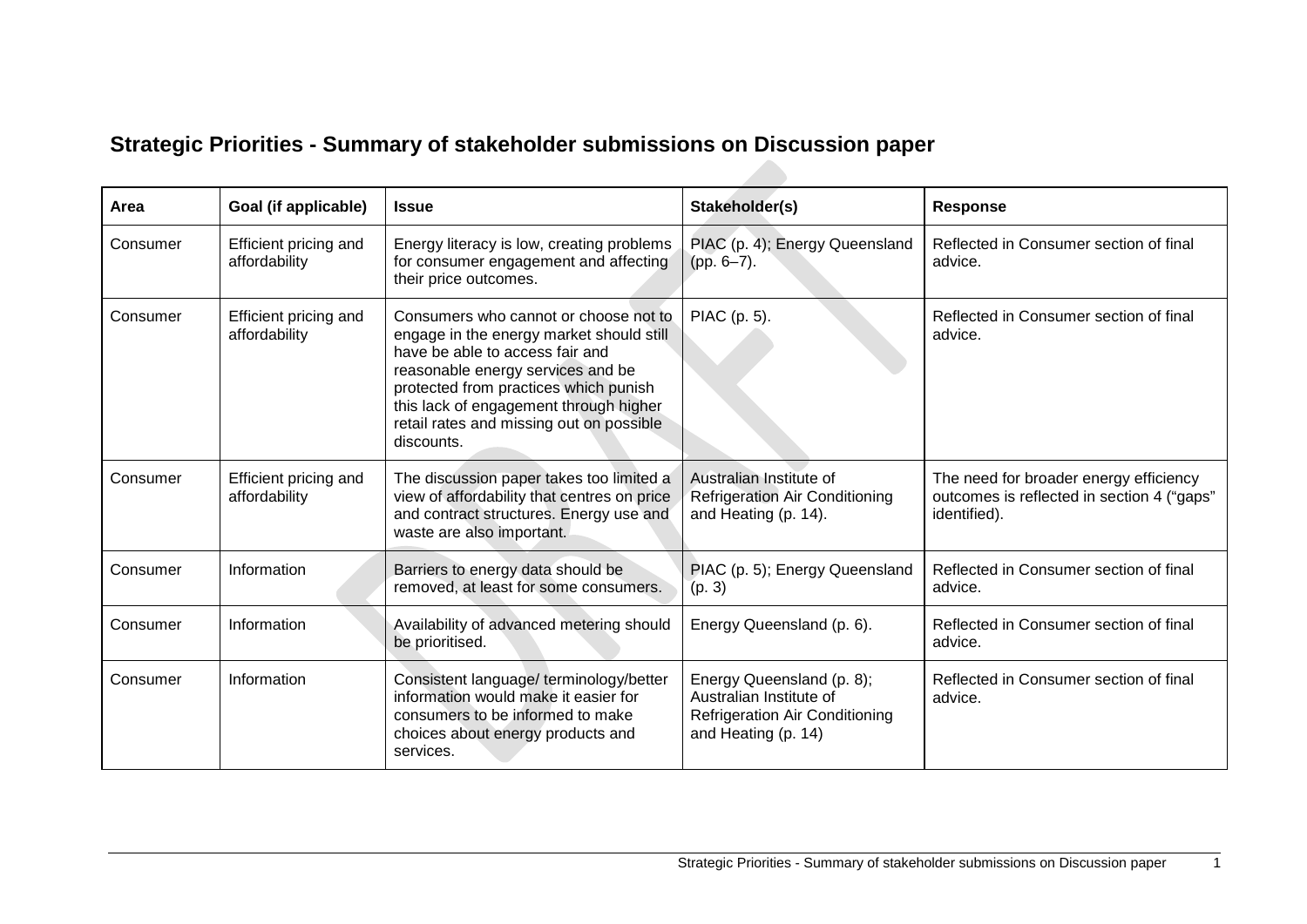| Area     | <b>Goal (if applicable)</b>     | <b>Issue</b>                                                                                                                                                                                                                                                   | Stakeholder(s)                                                                                                                      | <b>Response</b>                                                                                                                        |
|----------|---------------------------------|----------------------------------------------------------------------------------------------------------------------------------------------------------------------------------------------------------------------------------------------------------------|-------------------------------------------------------------------------------------------------------------------------------------|----------------------------------------------------------------------------------------------------------------------------------------|
| Consumer | Engagement and<br>participation | Energy efficiency can reduce bills and<br>peak demand.                                                                                                                                                                                                         | Energy Efficiency Council (p. 7).                                                                                                   | The need for broader energy efficiency<br>initiatives is reflected in section 4 ("gaps"<br>identified).                                |
| Consumer | Engagement and<br>participation | Energy Efficiency schemes and other<br>government incentives and programs<br>would benefit from including demand                                                                                                                                               | Energy Queensland (p. 8).                                                                                                           | The need for broader energy efficiency<br>outcomes is reflected in section 4 ("gaps"<br>identified).                                   |
|          |                                 | management in their remit.                                                                                                                                                                                                                                     |                                                                                                                                     | Demand management schemes are noted<br>in the detailed views of consumer, system<br>security and networks.                             |
| Consumer | Engagement and<br>participation | Demand management should not be a<br>priority. The market will ensure demand<br>for these services are met.                                                                                                                                                    | Alinta Energy (pp. 1, 4).                                                                                                           | Demand management is recognised as<br>being able to contribute to consumer<br>outcomes, system security and networks.                  |
| Consumer | Engagement and<br>participation | The energy sector should develop policy<br>and reward schemes to promote industry<br>investment in distributed energy<br>generation and on-site energy storage<br>systems.                                                                                     | Australian Institute of<br><b>Refrigeration Air Conditioning</b><br>and Heating (p. 2).                                             | Reflected in system security section.                                                                                                  |
| Consumer | Engagement and<br>participation | A national market for energy efficiency<br>certificates generated by state and<br>territory based energy efficiency<br>schemes should be created /<br>jurisdictional energy efficiency schemes<br>should be harmonised and extended to<br>other jurisdictions. | Australian Institute of<br><b>Refrigeration Air Conditioning</b><br>and Heating (pp. 14, 21); Energy<br>Efficiency Council (p. 15). | Not reflected in the final advice.<br>Proposals to harmonise arrangements are<br>reflected in the governance section of the<br>advice. |
| Consumer | Engagement and<br>participation | There should be<br>consideration/engagement with other<br>relevant portfolio areas such as housing,<br>and with state, territory and local                                                                                                                     | ENA (p. 6); AGL (p.9).                                                                                                              | Reflected in the consumer section of the<br>advice.                                                                                    |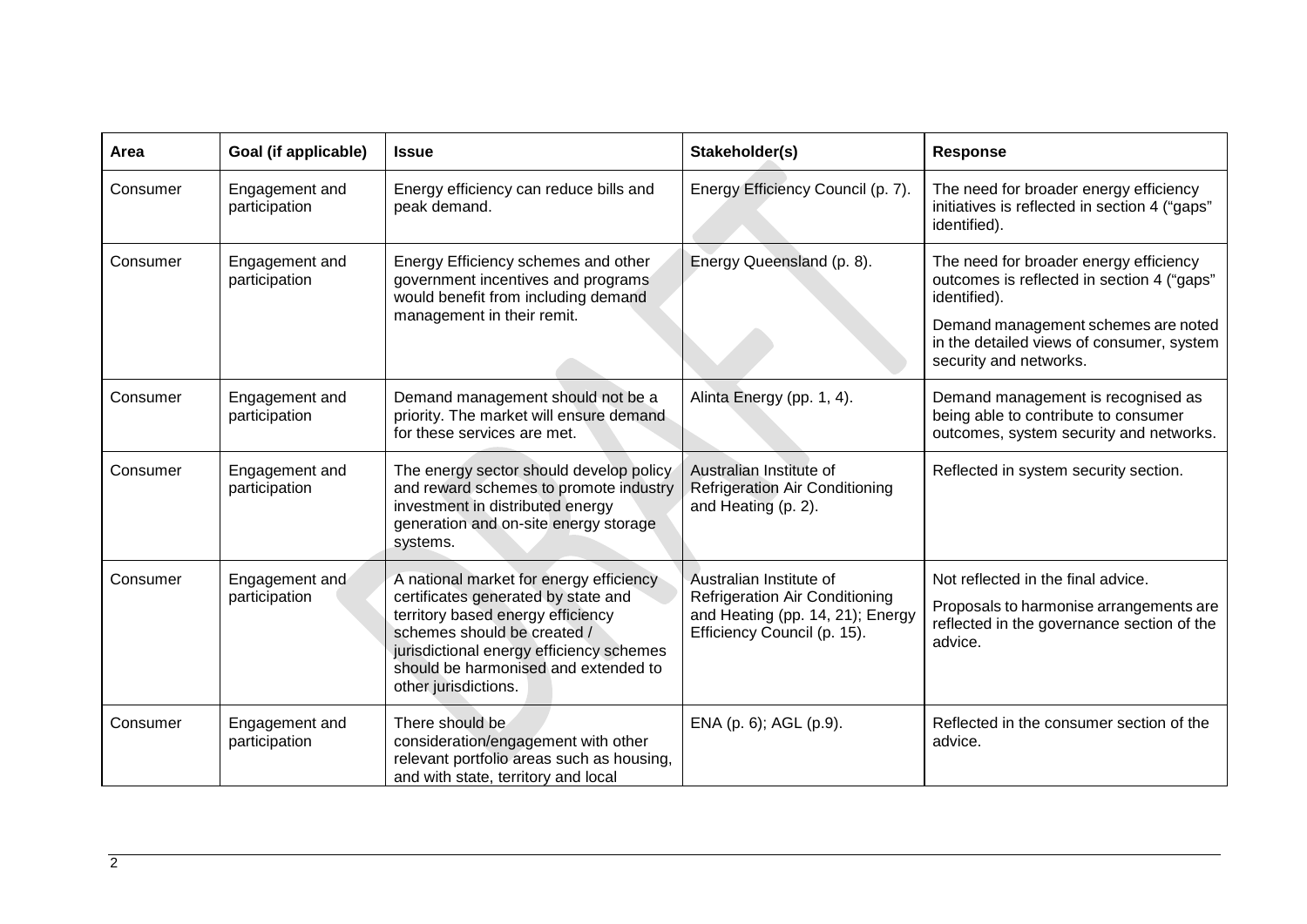| Area                                                       | Goal (if applicable)                                                                               | <b>Issue</b>                                                                                                                                                                                                                                                                                             | Stakeholder(s)                                                                                                                      | <b>Response</b>                                                                                                                                                                                                                                          |
|------------------------------------------------------------|----------------------------------------------------------------------------------------------------|----------------------------------------------------------------------------------------------------------------------------------------------------------------------------------------------------------------------------------------------------------------------------------------------------------|-------------------------------------------------------------------------------------------------------------------------------------|----------------------------------------------------------------------------------------------------------------------------------------------------------------------------------------------------------------------------------------------------------|
|                                                            |                                                                                                    | government. This will assist low-income<br>households/vulnerable consumers.                                                                                                                                                                                                                              |                                                                                                                                     |                                                                                                                                                                                                                                                          |
| Consumer /<br>Other                                        | Engagement and<br>participation                                                                    | There is an over-investment in energy<br>supply and under-investment in demand<br>side measures, for example, energy<br>efficiency.                                                                                                                                                                      | Australian Institute of<br><b>Refrigeration Air Conditioning</b><br>and Heating (p. 7); Energy<br>Efficiency Council (pp. 1-2, 11). | Demand management is recognised as<br>being able to contribute to consumer<br>outcomes, system security and networks.                                                                                                                                    |
| Consumer                                                   | Protection                                                                                         | An effective approach to the NECF<br>providing consumer protection in the<br>context of new and emerging services is<br>to provide a level of protection based on<br>the potential impact to the consumer<br>from losing access to the service.                                                          | PIAC (p. 5).                                                                                                                        | This can be reflected in any detailed<br>analysis of the work required to harmonise<br>consumer protections.                                                                                                                                             |
| Consumer                                                   | Protection                                                                                         | The regulatory framework should enable<br>the development of innovative products,<br>technologies and/or services.                                                                                                                                                                                       | AGL (p. 9); Energy Queensland<br>(p. 8); Jemena (pp. 7-8).                                                                          | A number of innovative programs are<br>noted in the consumer, effective markets<br>and governance sections of the advice.                                                                                                                                |
| Consumer /<br>Effective<br>markets and<br>regulation       | Protection                                                                                         | The regulatory framework should<br>facilitate digital engagement and service<br>providers to quickly bring new products<br>and services to market that consumers<br>value. It should promote competitive<br>neutrality and allow existing and<br>emerging business models to compete<br>on their merits. | AGL (p. 9).                                                                                                                         | A number of innovative programs are<br>noted in the consumer, effective markets<br>and governance sections of the advice. To<br>the extent that the regulatory framework<br>prevents specific initiatives, then rule or<br>law changes can be suggested. |
| Consumer /<br>System<br>security /<br>Effective<br>markets | Engagement and<br>participation / An<br>adaptable and<br>flexible system /<br>Market participation | Increased levels of energy efficiency,<br>demand response and cogeneration<br>would help respond to every aspect of<br>the 'energy trilemma' (i.e. it would<br>improve security and affordability while                                                                                                  | Energy Efficiency Council (p. 7).                                                                                                   | The need for broader energy efficiency<br>outcomes is reflected in section 4 ("gaps"<br>identified).<br>Demand management is recognised as<br>being able to contribute to consumer                                                                       |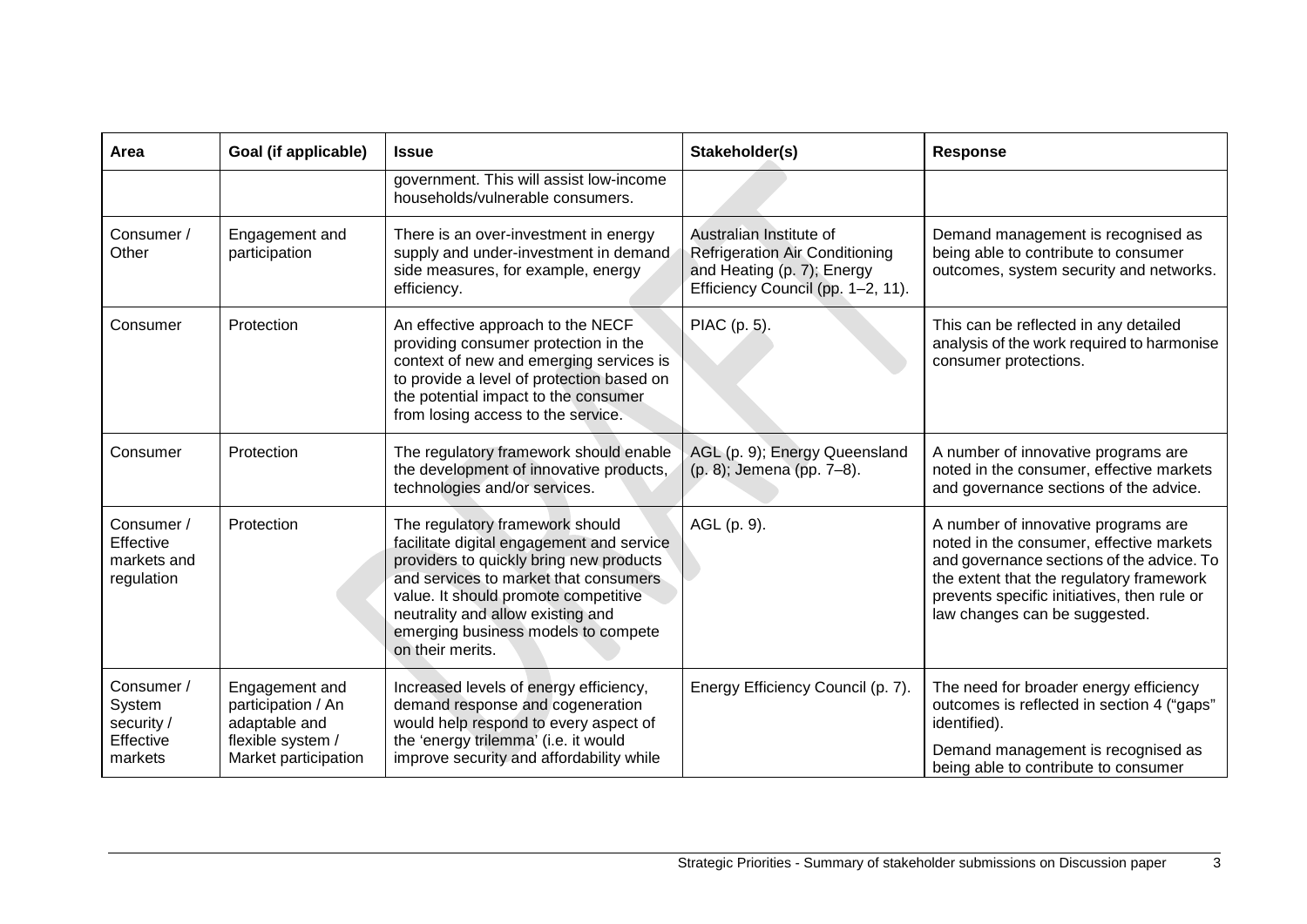| Area                                                                   | Goal (if applicable)                | <b>Issue</b>                                                                                                                                                                                                                                             | Stakeholder(s)                                                                                                                   | <b>Response</b>                                                                                                                                                                       |
|------------------------------------------------------------------------|-------------------------------------|----------------------------------------------------------------------------------------------------------------------------------------------------------------------------------------------------------------------------------------------------------|----------------------------------------------------------------------------------------------------------------------------------|---------------------------------------------------------------------------------------------------------------------------------------------------------------------------------------|
|                                                                        |                                     | reducing emissions).                                                                                                                                                                                                                                     |                                                                                                                                  | outcomes, system security and networks.                                                                                                                                               |
| Integration of<br>energy and<br>emissions<br>policies                  |                                     | Supports integration of energy and<br>emissions policies/goals associated with<br>integration of energy and emissions<br>policies                                                                                                                        | PIAC (p. 6); ENA (p. 6); AGL (p.<br>2); Australian Institute of<br><b>Refrigeration Air Conditioning</b><br>and Heating (p. 10). | Reflected in the section on integrating<br>environment and energy policy.                                                                                                             |
| Integration of<br>energy and<br>emissions<br>policies                  |                                     | Emissions reduction for energy should<br>be technology neutral.                                                                                                                                                                                          | ENA (p. 7); Jemena (p. 4); AGL<br>$(p. 5)$ .                                                                                     | The principles underpinning such<br>mechanisms were described in the<br>Discussion paper, and included<br>technology neutrality.                                                      |
| Integration of<br>energy and<br>emissions<br>policies                  |                                     | Gas is crucial (or can assist) in achieving<br>low emissions.                                                                                                                                                                                            | ENA (p. 8); Australian Gas<br>Infrastructure Group (p. 3).                                                                       | The technical characteristics of<br>generators, the price of fuel, and the level<br>of emissions targets will influence the<br>specific role of different generation<br>technologies. |
| Integration of<br>energy and<br>emissions<br>policies                  |                                     | Transmission interconnection and<br>battery storage are vital to creating a low<br>emissions future. This will support<br>greater intermittent generation through<br>geographic diversity, lower prices and<br>greater security and emissions reduction. | ENA (pp. 7-8).                                                                                                                   | The need for transmission and distributed<br>energy resources to be linked is reflected<br>in the networks section of the advice.                                                     |
| Integration of<br>energy and<br>emissions<br>policies /<br>Reliability |                                     | The three year notice of closure<br>requirement for all large generators is a<br>critical complementary policy mechanism<br>that must be included in the design<br>principles for an emissions reduction<br>policy.                                      | AGL (p. 5).                                                                                                                      | The principles underpinning such<br>mechanisms were described in the<br>Discussion paper, including the need for<br>consistency over time.                                            |
| Integration of<br>energy and                                           | A sustainable<br>national emissions | Development of emissions reduction<br>policy for energy is important for                                                                                                                                                                                 | Snow Hydro (p. 3); Hydro<br>Tasmania (p. 4); AusNet                                                                              | Reflected in the section on integrating                                                                                                                                               |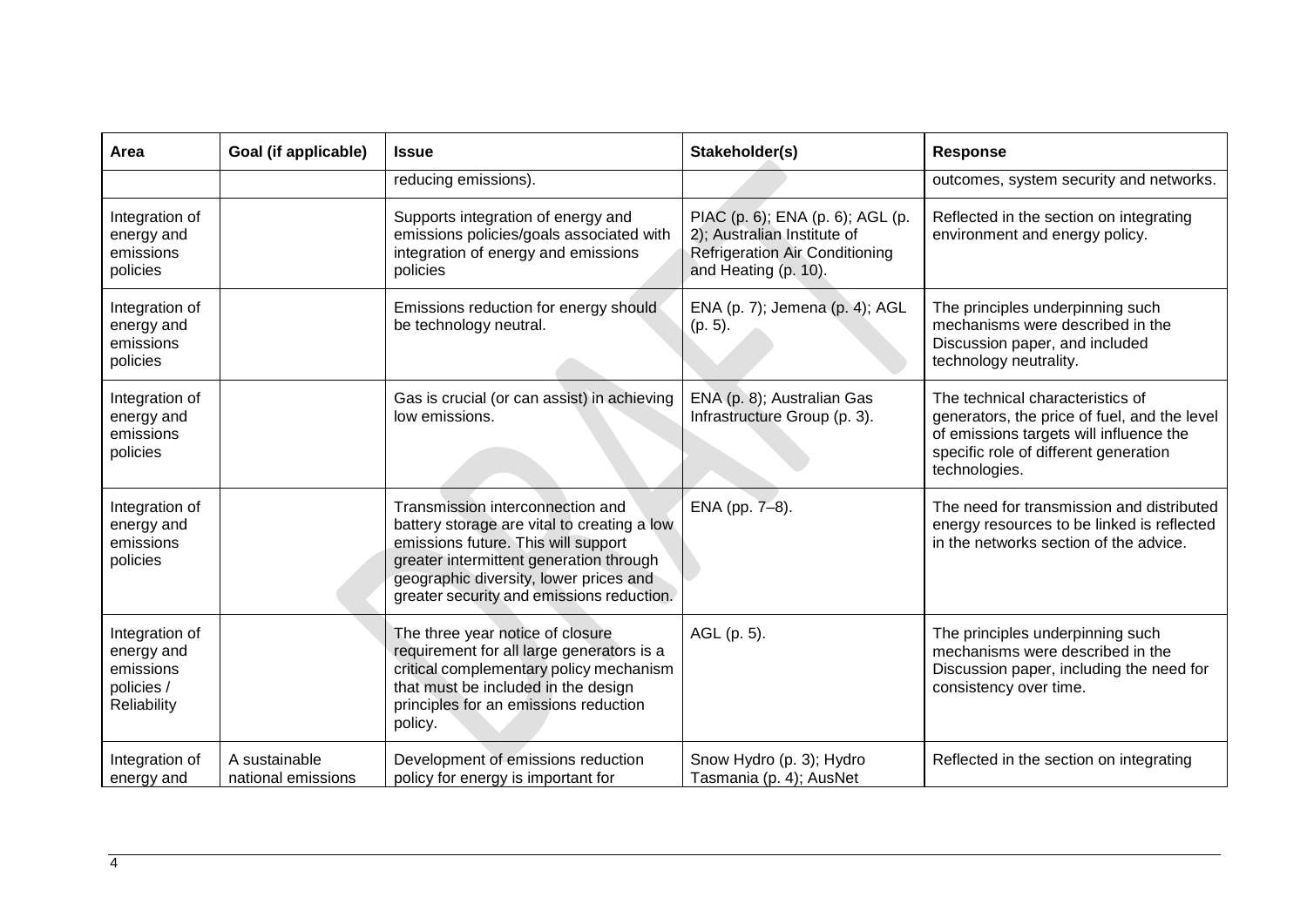| Area                                                  | Goal (if applicable)                                                             | <b>Issue</b>                                                                                                                                                                                                                                                                                   | Stakeholder(s)                                                                                                                                                   | <b>Response</b>                                                                                                                                                                                           |
|-------------------------------------------------------|----------------------------------------------------------------------------------|------------------------------------------------------------------------------------------------------------------------------------------------------------------------------------------------------------------------------------------------------------------------------------------------|------------------------------------------------------------------------------------------------------------------------------------------------------------------|-----------------------------------------------------------------------------------------------------------------------------------------------------------------------------------------------------------|
| emissions<br>policies                                 | reduction strategy / A<br>credible long-term<br>emissions reduction<br>mechanism | investment/reducing uncertainty<br>(including for energy efficiency<br>initiatives).                                                                                                                                                                                                           | Services (p. 2); Jemena (p. 4);<br>Australian Institute of<br><b>Refrigeration Air Conditioning</b><br>and Heating (p. 10); AGL (p. 5);<br>Alinta Energy (p. 1). | environment and energy policy.                                                                                                                                                                            |
| Integration of<br>energy and<br>emissions<br>policies | Coordinated<br>emissions reduction<br>trajectory for the NEM                     | Supports a national/coordinated<br>approach to emissions reduction.                                                                                                                                                                                                                            | Snowy Hydro (p. 3); Jemena (p.<br>4); AGL (p. 5).                                                                                                                | Reflected in the section on integrating<br>environment and energy policy.                                                                                                                                 |
| System<br>security /<br>Reliability                   |                                                                                  | AEMC should give further consideration<br>to the role of hydropower in maintaining<br>system security and reliability.                                                                                                                                                                         | Hydro Tasmania (p. 4); Snowy<br>Hydro (pp. 1, 4).                                                                                                                | Noted.                                                                                                                                                                                                    |
| System<br>security /<br>Reliability                   |                                                                                  | <b>COAG Energy Council and market</b><br>institutions could pursue a work program<br>which quantifies the value which<br>consumers place on the current levels of<br>security and reliability as well as the<br>incremental costs (and benefits) of any<br>increase or decrease in this level. | PIAC (p. 6).                                                                                                                                                     | Reflected in the reliability section of the<br>advice.                                                                                                                                                    |
| System<br>security / Gas                              |                                                                                  | Diversifying the energy mix is key to<br>energy security. For gas, adequate<br>supply must be made available to market<br>from a variety of sources to underpin a<br>well-functioning and liquid wholesale<br>market.                                                                          | Australian Gas Infrastructure<br>Group (p. 2).                                                                                                                   | The technical characteristics of gas<br>generators, the price of gas, and the level<br>of emissions targets will influence the<br>specific role of gas in system security and<br>the market more broadly. |
| System<br>security /<br>Reliability /<br>Effective    |                                                                                  | The proliferation of DER within a broader<br>generation mix will require coordinating<br>those assets in order to maximise the<br>benefit to the primary and ancillary                                                                                                                         | AGL (pp. 6-7).                                                                                                                                                   | Reflected in the system security section of<br>the final advice.                                                                                                                                          |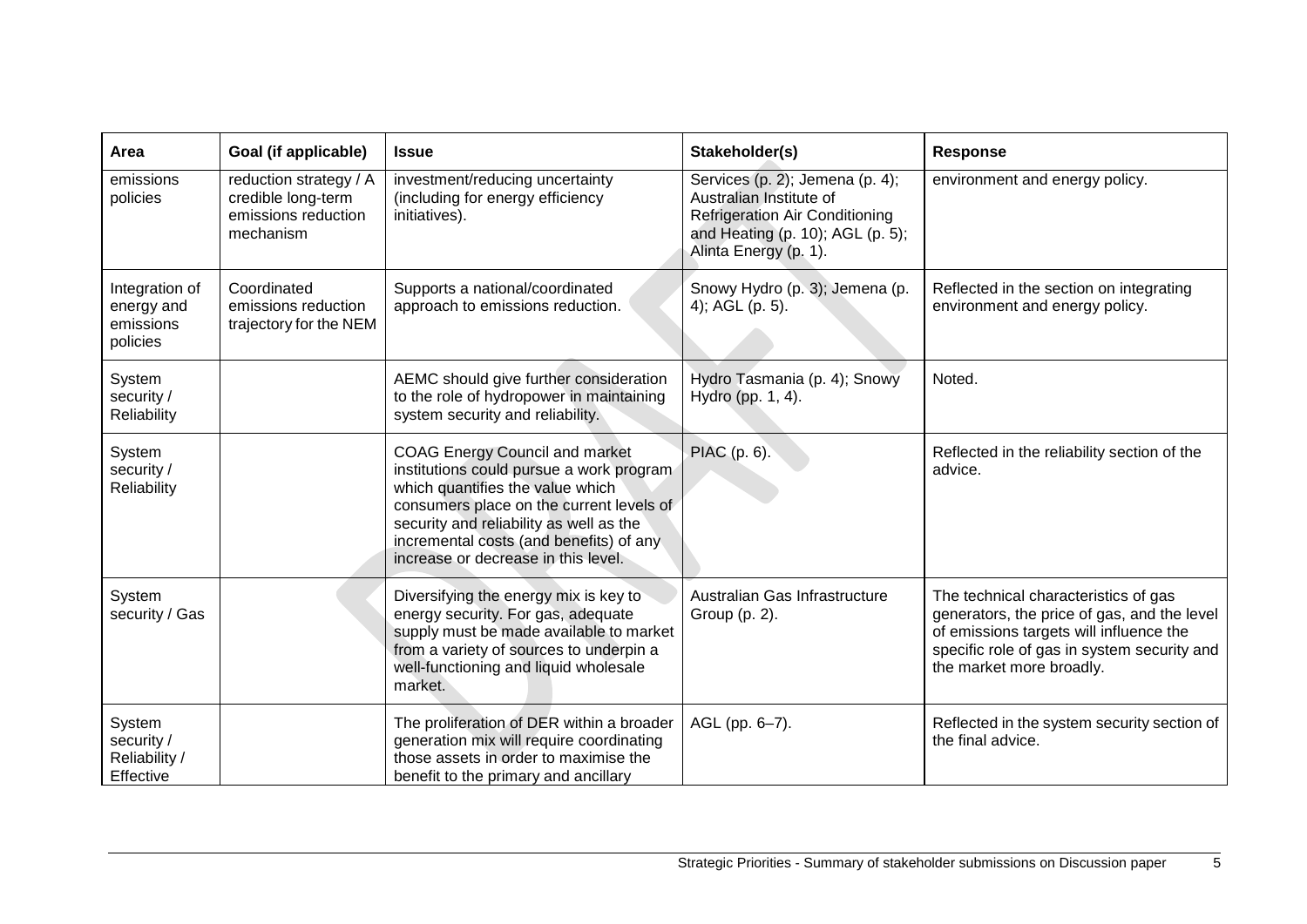| Area                                                                            | Goal (if applicable)                    | <b>Issue</b>                                                                                                                                                                                         | Stakeholder(s)                                                          | <b>Response</b>                                                                                                    |
|---------------------------------------------------------------------------------|-----------------------------------------|------------------------------------------------------------------------------------------------------------------------------------------------------------------------------------------------------|-------------------------------------------------------------------------|--------------------------------------------------------------------------------------------------------------------|
| markets and<br>regulation                                                       |                                         | wholesale markets.                                                                                                                                                                                   |                                                                         |                                                                                                                    |
| System<br>security /<br>Reliability                                             |                                         | Interconnectors are important for<br>reliability and/or security.                                                                                                                                    | Hydro Tasmania (p. 6); Snowy<br>Hydro (p. 4); ENA (p. 7).               | Noted.                                                                                                             |
| System<br>security /<br>Effective<br>markets                                    | Frequency<br>control/System<br>strength | Incentives could allow existing plants to<br>increase their ability to maintain system<br>security through greater inertia or FCAS /<br>Supports price signals for inertia and<br>frequency response | Hydro Tasmania (p. 5); Alinta<br>Energy (p. 1); Snowy Hydro (p.<br>(2). | Reflected in the system security section of<br>the final advice.                                                   |
| System<br>security                                                              | Frequency<br>control/System<br>strength | It may be appropriate to allow the<br>AEMC's newly approved arrangements<br>for minimum levels of inertia to be<br>operationalised and to work as<br>envisaged for a period.                         | ENA (p. 9).                                                             | Noted.                                                                                                             |
| System<br>security /<br>Reliability /<br>Effective<br>markets and<br>regulation |                                         | Accommodating greater levels of<br>variable generation should involve the<br>use of existing and new supplementary<br>markets to improve security, reliability<br>and system resilience.             | AGL (p. 6).                                                             | Reflected in the system security, reliability<br>and effective markets sections of the final<br>advice.            |
| System<br>security                                                              |                                         | Consideration should be given to an<br>appropriate, nationally consistent and<br>enforceable mechanism to provide<br>visibility of intending generator<br>connections.                               | Energy Queensland (p. 9).                                               | The need for data on distributed energy<br>resources is reflected in the system<br>security section of the advice. |
| System                                                                          |                                         | The AEMC should be mindful of the<br>potential risks to the power system                                                                                                                             | Energy Queensland (p. 10).                                              | Reflected in the system security section of                                                                        |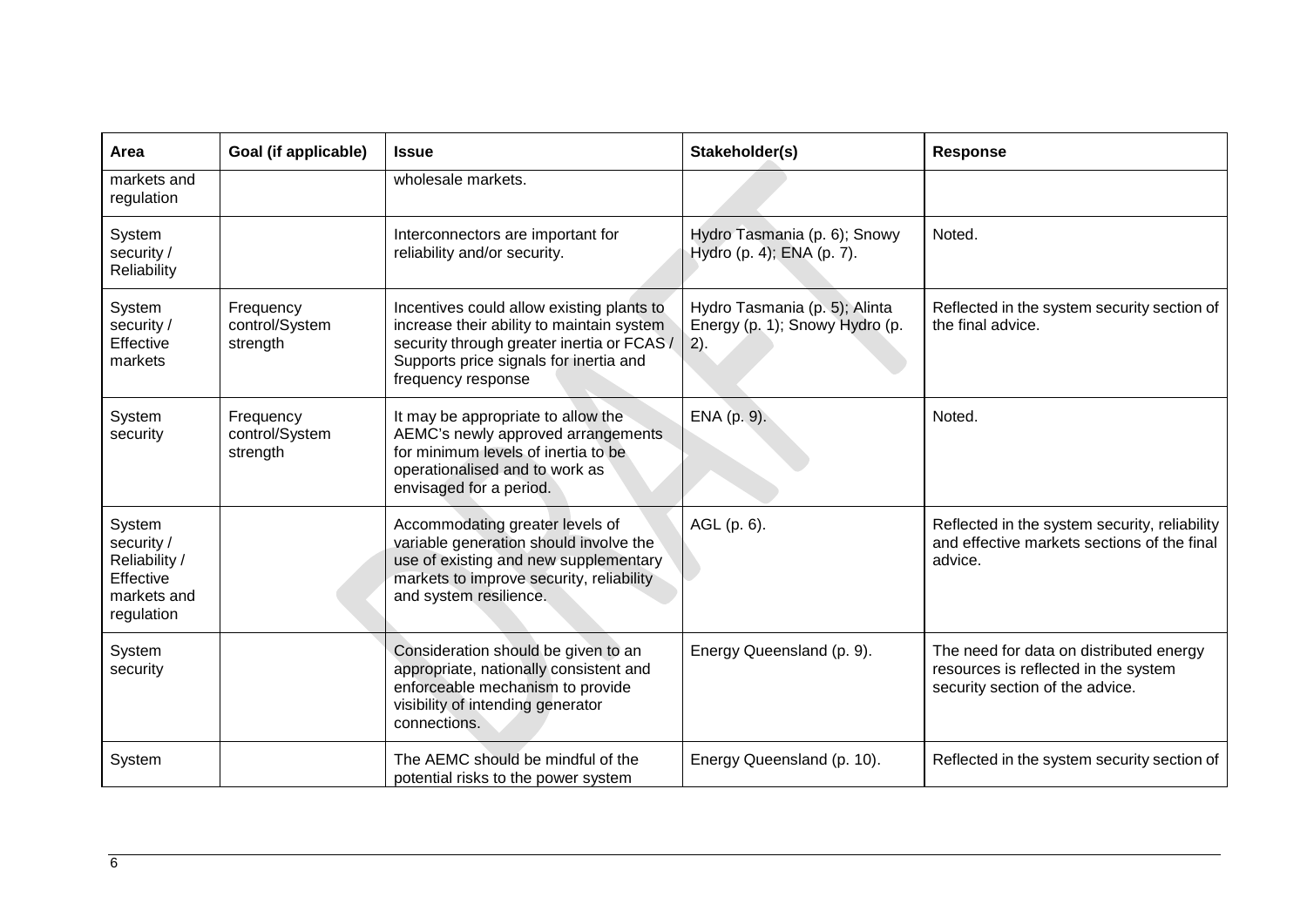| Area               | Goal (if applicable)                | <b>Issue</b>                                                                                                                                                                                                                                                                                                                                                                                                                                                                                                                                                             | Stakeholder(s)                                                                           | Response                                                                                                                       |
|--------------------|-------------------------------------|--------------------------------------------------------------------------------------------------------------------------------------------------------------------------------------------------------------------------------------------------------------------------------------------------------------------------------------------------------------------------------------------------------------------------------------------------------------------------------------------------------------------------------------------------------------------------|------------------------------------------------------------------------------------------|--------------------------------------------------------------------------------------------------------------------------------|
| security           |                                     | resulting from other external factors,<br>such as climate change and<br>geomagnetically induced currents, which<br>have the potential to result in wide-scale<br>impacts to the electricity grid.                                                                                                                                                                                                                                                                                                                                                                        |                                                                                          | the final advice.                                                                                                              |
| System<br>security | An adaptable and<br>flexible system | Distributed energy resources need to be<br>controlled to avoid widespread overload<br>and/or technical constraints on the<br>distribution network.                                                                                                                                                                                                                                                                                                                                                                                                                       | ENA (p. 11).                                                                             | Reflected in the system security section of<br>the final advice.                                                               |
| System<br>security | An adaptable and<br>flexible system | Resilience should be a key<br>consideration. One energy policy goal<br>could be to turn every building into a<br>distributed energy generation and<br>storage device and incentivise every<br>building to be energy efficient.                                                                                                                                                                                                                                                                                                                                           | Australian Institute of<br><b>Refrigeration Air Conditioning</b><br>and Heating (p. 13). | The need for broader energy efficiency<br>outcomes is reflected in section 4 ("gaps"<br>identified).                           |
| Reliability        |                                     | The AEMC should be mindful of the<br>interactions of ongoing developments<br>with respect to distributor reliability in<br>undertaking its initiatives. For example,<br>Energy Queensland operates under a<br>Service Target Performance Incentive<br>Scheme (STPIS), which is administered<br>by the AER. The primary purpose of the<br>STPIS is to provide incentives to<br>distribution networks to maintain the<br>existing level of supply reliability and to<br>improve the reliability of supply where<br>customers are willing to pay for these<br>improvements. | Energy Queensland (p. 11).                                                               | The reliability frameworks review<br>assesses the trade-off between the level<br>of reliability and the costs of achieving it. |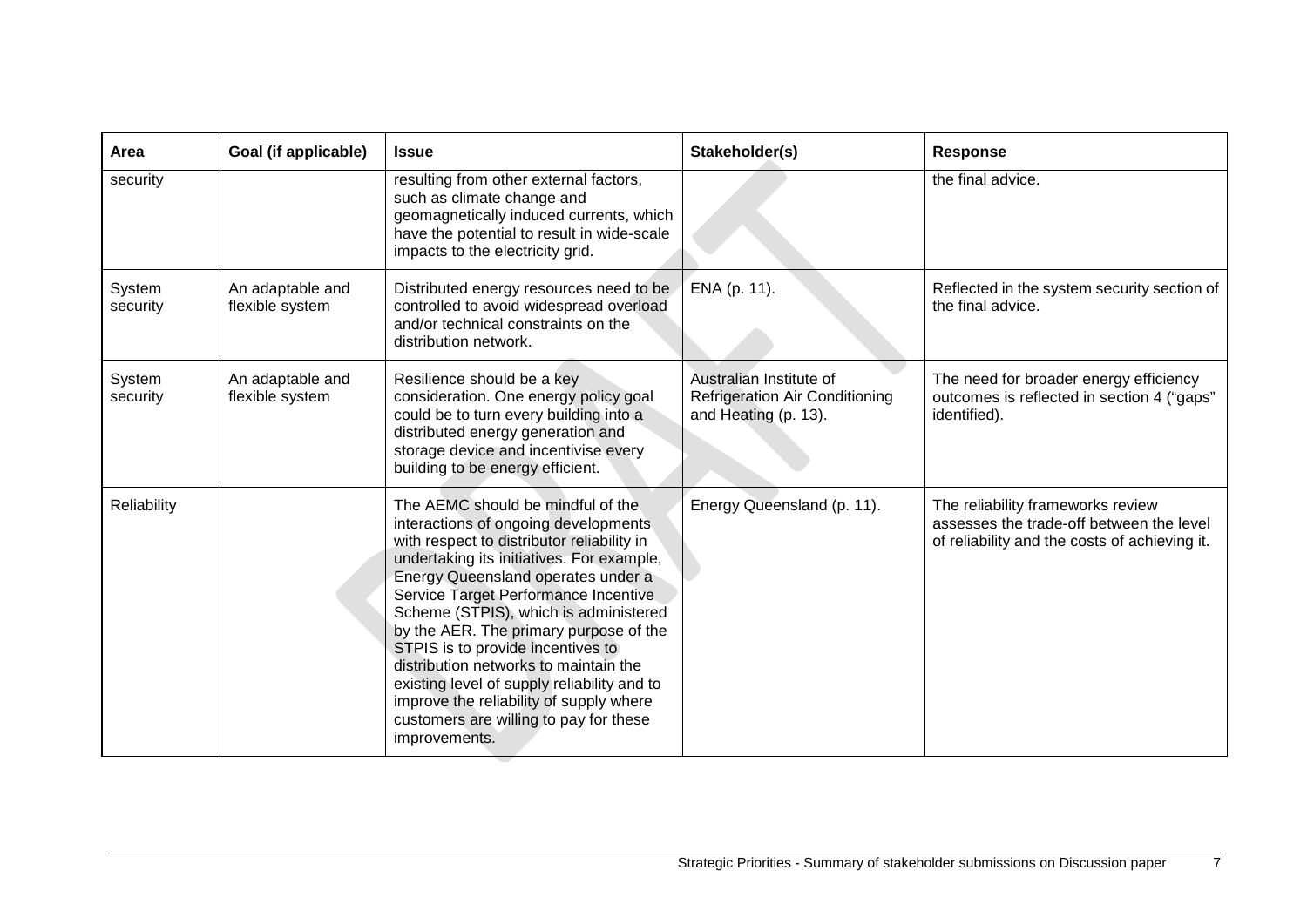| Area                                                                   | Goal (if applicable)                      | <b>Issue</b>                                                                                                                                                                                                                                                                                                                                                                                                               | Stakeholder(s)             | <b>Response</b>                                                                                                                       |
|------------------------------------------------------------------------|-------------------------------------------|----------------------------------------------------------------------------------------------------------------------------------------------------------------------------------------------------------------------------------------------------------------------------------------------------------------------------------------------------------------------------------------------------------------------------|----------------------------|---------------------------------------------------------------------------------------------------------------------------------------|
| Reliability /<br>Integration of<br>energy and<br>emissions<br>policies |                                           | It is worth considering integrating the<br>'generator reliability concept' with the<br>CET. Such integration could take the<br>form of a requirement on new variable<br>generators to demonstrate the provision<br>of contracts to support adequate<br>availability of risk mitigation tools in a<br>decarbonised energy system.                                                                                           | AGL (p. 5).                | This is similar to the concepts<br>underpinning the national energy<br>guarantee, which is noted as a proposal<br>before the COAG EC. |
| Reliability                                                            | Efficient<br>market-based<br>approach     | Technology neutral and market based<br>solutions should be explored in the first<br>instance before prescriptive options such<br>as the Generator Reliability Obligation.                                                                                                                                                                                                                                                  | Hydro Tasmania (p. 5).     | Reflected in the reliability section of the<br>final advice.                                                                          |
| Reliability                                                            | Appropriate<br>intervention<br>mechanisms | There may be potential for further value<br>to be gained from the market operator<br>and third parties having greater access to<br>the existing demand response<br>capabilities that distribution businesses<br>have for market reliability purposes.                                                                                                                                                                      | Energy Queensland (p. 11). | Reflected in the system security and<br>effective markets sections of the final<br>advice.                                            |
| Reliability                                                            | Appropriate<br>intervention<br>mechanisms | The intended scope of the proposed<br>mechanisms for AEMO to intervene into<br>and correct perceived or real market<br>failures should be clarified. It should be<br>used only in circumstances where it can<br>be demonstrated that reliance on the<br>existing market-based process would<br>likely result in outcomes that would<br>compromise the immediate security or<br>reliability of the energy system or market. | Jemena (p. 6).             | The work program reflected in the<br>reliability section of the final advice covers<br>these considerations.                          |
| Effective                                                              |                                           | An efficient deployment and use of DER                                                                                                                                                                                                                                                                                                                                                                                     | AGL (p. 9).                | Demand management is recognised as                                                                                                    |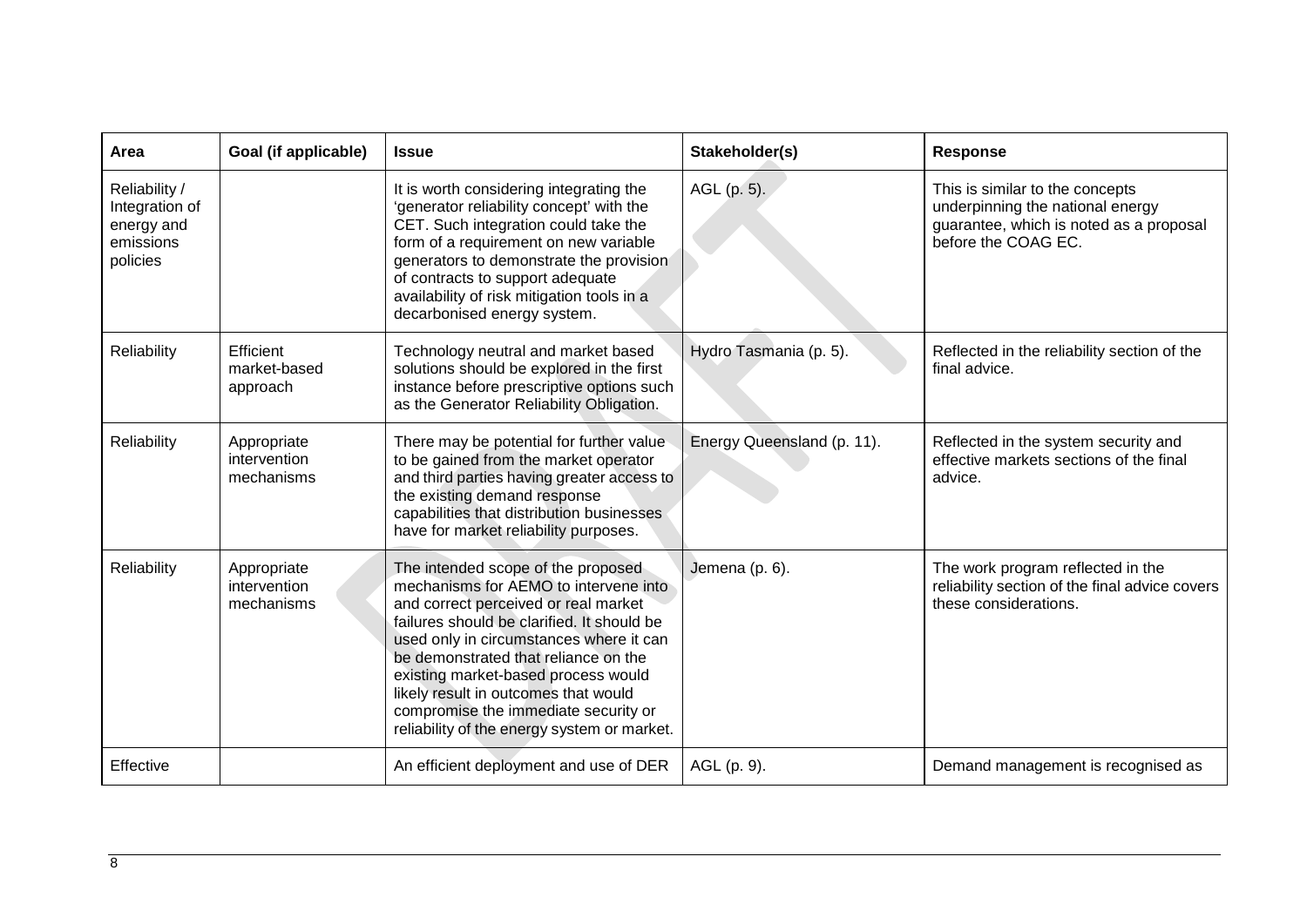| Area                                   | Goal (if applicable) | <b>Issue</b>                                                                                                                                                                                                                                                                                                                      | Stakeholder(s)                            | <b>Response</b>                                                                                                       |
|----------------------------------------|----------------------|-----------------------------------------------------------------------------------------------------------------------------------------------------------------------------------------------------------------------------------------------------------------------------------------------------------------------------------|-------------------------------------------|-----------------------------------------------------------------------------------------------------------------------|
| markets and<br>regulation              |                      | will enable co-optimisation across DER's<br>multiple uses and value streams.<br>Competition and innovation in<br>technology and business models are the<br>primary means for meeting this<br>co-optimisation challenge and aligning<br>the interests of energy service providers<br>with those of the customers they serve.       |                                           | being able to contribute to consumer<br>outcomes, system security and networks.                                       |
| Effective<br>markets and<br>regulation |                      | Accommodating greater levels of<br>variable generation should involve the<br>introduction of incentives to ensure that<br>intermittent generation sources become<br>firm and dispatchable.                                                                                                                                        | AGL (p. 6); ENA (p. 7).                   | Noted.                                                                                                                |
| Effective<br>markets                   | Market participation | The level of demand response in the<br>NEM is much lower than the potential for<br>it in Australia and compared to other key<br>economies. For example, in New<br>Zealand, 75 per cent of FCAS is provided<br>through demand response, whereas in<br>the NEM less than 2 per cent of FCAS is<br>provided through demand response. | Energy Efficiency Council (p. 9).         | Demand management is recognised as<br>being able to contribute to consumer<br>outcomes, system security and networks. |
| Effective<br>markets                   | Market participation | There should be a mechanism to provide<br>clear, transparent and stable payments<br>for demand response.                                                                                                                                                                                                                          | Energy Efficiency Council (p.<br>$(14)$ . | Demand management is recognised as<br>being able to contribute to consumer<br>outcomes, system security and networks. |
| Effective<br>markets and<br>regulation | Market participation | Demand response can provide energy<br>capacity and FCAS. Its availability,<br>speed, and affordability (i.e. it is relatively<br>inexpensive) make it an essential part of<br>this mix.                                                                                                                                           | Energy Efficiency Council (p. 7).         | Demand management is recognised as<br>being able to contribute to consumer<br>outcomes, system security and networks. |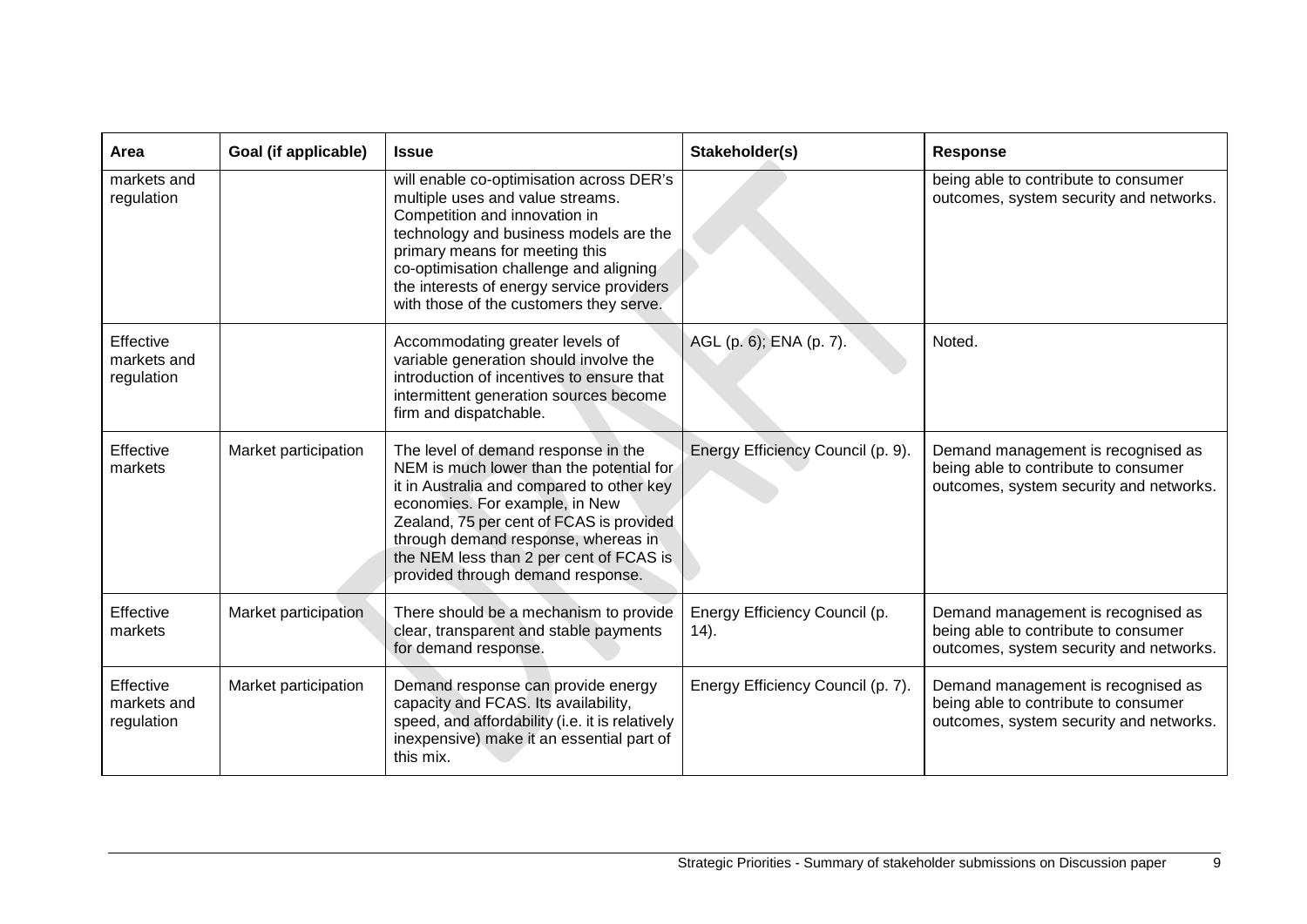| Area                                                                        | Goal (if applicable)                                  | <b>Issue</b>                                                                                                                                                                   | Stakeholder(s)                                                                                                                | <b>Response</b>                                                                                                                 |
|-----------------------------------------------------------------------------|-------------------------------------------------------|--------------------------------------------------------------------------------------------------------------------------------------------------------------------------------|-------------------------------------------------------------------------------------------------------------------------------|---------------------------------------------------------------------------------------------------------------------------------|
| Effective<br>markets and<br>regulation                                      | Transparent and<br>efficient prices                   | Retail markets send crude signals to<br>consumers: high fixed charges and flat<br>tariffs do not reward consumer action.                                                       | Australian Institute of<br><b>Refrigeration Air Conditioning</b><br>and Heating (p. 7); Energy<br>Efficiency Council (p. 12). | Initiatives to improve customer<br>information and pricing signals are noted<br>in the consumer section of the advice.          |
| Effective<br>markets and<br>regulation                                      | Transparent and<br>efficient prices                   | Wholesale energy markets do not<br>adequately reward some services such<br>as voltage, frequency management and<br>availability to manage peak demands.                        | Australian Institute of<br><b>Refrigeration Air Conditioning</b><br>and Heating (p. 7).                                       | The development of new markets is noted<br>in the system security, reliability and<br>effective markets sections of the advice. |
| Effective<br>markets /<br>System<br>security /<br>Consumer /<br>Reliability |                                                       | The most urgent issue for both security<br>and affordability in the NEM is the<br>deployment of demand response for<br>emergency capacity, FCAS and<br>affordable peak demand. | Energy Efficiency Council (pp. 2,<br>$11$ ).                                                                                  | Demand management is recognised as<br>being able to contribute to consumer<br>outcomes, system security and networks.           |
| <b>Networks</b>                                                             |                                                       | The discussion paper relating to the<br>Networks chapter doesn't adequately<br>consider interconnection in the NEM.                                                            | Hydro Tasmania (p. 6);<br>TransGrid (p. 1).                                                                                   | Noted.                                                                                                                          |
| <b>Networks</b>                                                             |                                                       | Some Finkel Review recommendations<br>are not adequately reflected in the<br>Networks chapter of the discussion<br>paper.                                                      | TransGrid (pp. 1-2); ENA (p. 12).                                                                                             | All Finkel recommendations are in the<br>detailed work-plan but may not have been<br>reflected in the Discussion paper.         |
| <b>Networks</b>                                                             | Efficient regulation of<br>monopoly<br>infrastructure | Reviewing the regulatory framework<br>around non-network solutions must<br>consider transmission network service<br>providers.                                                 | PIAC (p. 7).                                                                                                                  | The need to coordinate transmission and<br>generation investment is reflected in the<br>networks section of the advice.         |
| <b>Networks</b>                                                             | Efficient regulation of<br>monopoly                   | It is timely for a comprehensive review of<br>the process for connecting and                                                                                                   | Energy Queensland (p. 14).                                                                                                    | The need for data on distributed energy<br>resources is reflected in the system                                                 |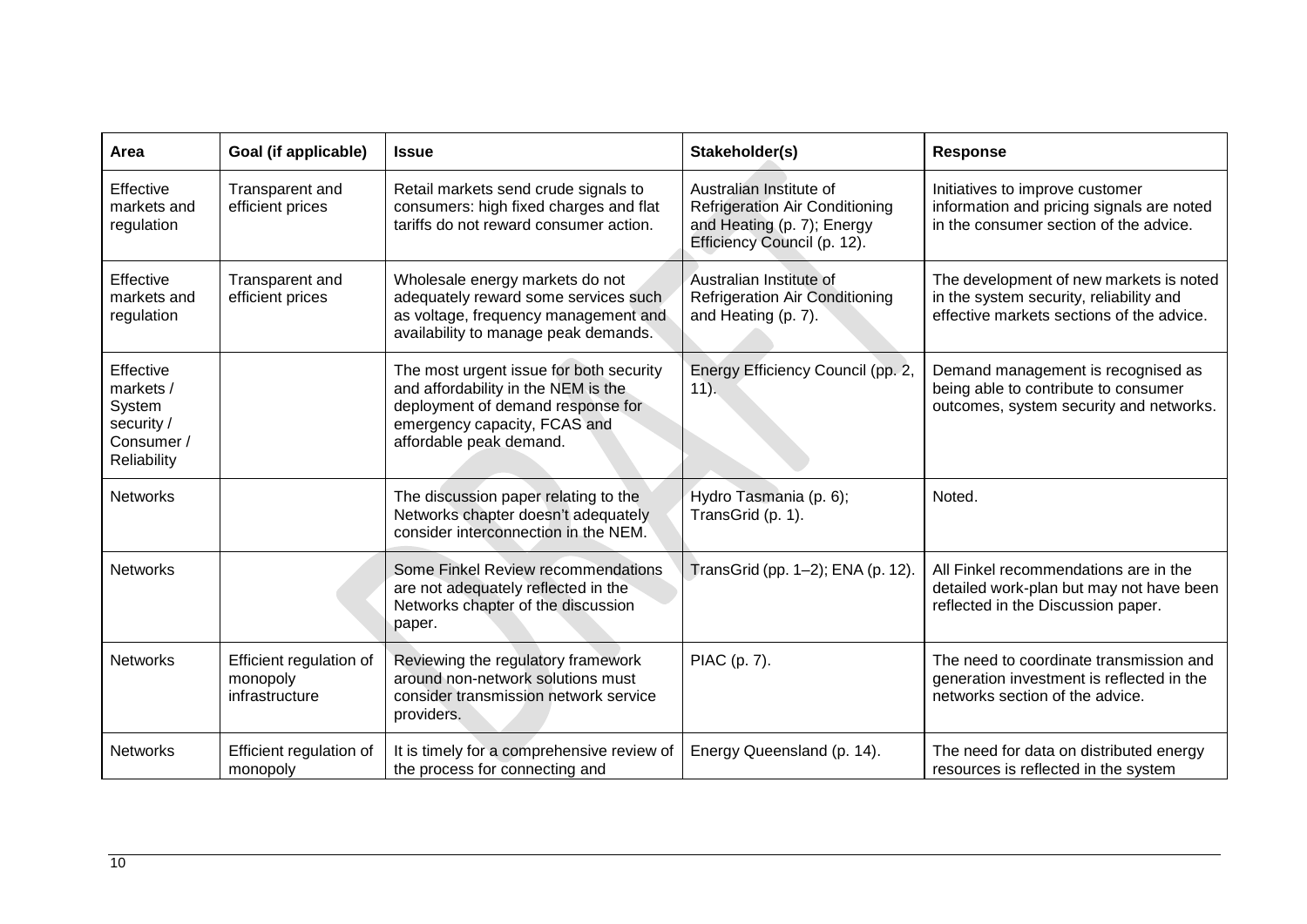| Area                                                 | Goal (if applicable)                                                                                                                        | <b>Issue</b>                                                                                                                                                                                                                                                                                | Stakeholder(s)             | <b>Response</b>                                                                                                                                           |
|------------------------------------------------------|---------------------------------------------------------------------------------------------------------------------------------------------|---------------------------------------------------------------------------------------------------------------------------------------------------------------------------------------------------------------------------------------------------------------------------------------------|----------------------------|-----------------------------------------------------------------------------------------------------------------------------------------------------------|
|                                                      | infrastructure                                                                                                                              | managing generators under the NER.                                                                                                                                                                                                                                                          |                            | security section of the advice.                                                                                                                           |
| <b>Networks</b>                                      | Efficient regulation of<br>monopoly<br>infrastructure                                                                                       | It is timely for a review of market<br>classifications for embedded generators<br>and associated thresholds to address<br>technical issues currently impacting<br>networks.                                                                                                                 | Energy Queensland (p. 14). | The need for data on distributed energy<br>resources is reflected in the system<br>security section of the advice.<br>Recommendation for review is noted. |
| <b>Networks</b>                                      | Efficient regulation of<br>monopoly<br>infrastructure                                                                                       | A binding rate of return guideline<br>heightens the risk of regulatory errors<br>slipping into price reviews that will be<br>detrimental to the long-term interests of<br>consumers and infrastructure<br>investment.                                                                       | Jemena (p. 8).             | Noted.                                                                                                                                                    |
| <b>Networks</b>                                      | Efficient regulation of<br>monopoly<br>infrastructure                                                                                       | Network businesses should make<br>available sufficient and useful data about<br>the characteristics and location of<br>network needs and the costs of<br>alternative network investments to<br>facilitate the development of viable<br>competitive products which address<br>network needs. | AGL (p. 9).                | Noted.                                                                                                                                                    |
| Networks /<br>Consumer                               |                                                                                                                                             | Consumers without the ability to adopt<br>DER are left to bear a disproportionate<br>share of remaining network costs.                                                                                                                                                                      | AGL (p. 11); ENOVA (p.2).  | Initiatives to improve consumer<br>affordability are reflected in the consumer<br>section of the advice.                                                  |
| Networks /<br>Effective<br>markets and<br>regulation | Evolution of networks<br>as efficient platforms<br>for energy services /<br>Market reforms to<br>facilitate and adapt to<br>change / Market | The grid should provide a two-way<br>energy platform upon which competing<br>energy service providers can build their<br>product and service offerings.                                                                                                                                     | AGL (p. 9).                | Reflected in the networks section of the<br>advice.                                                                                                       |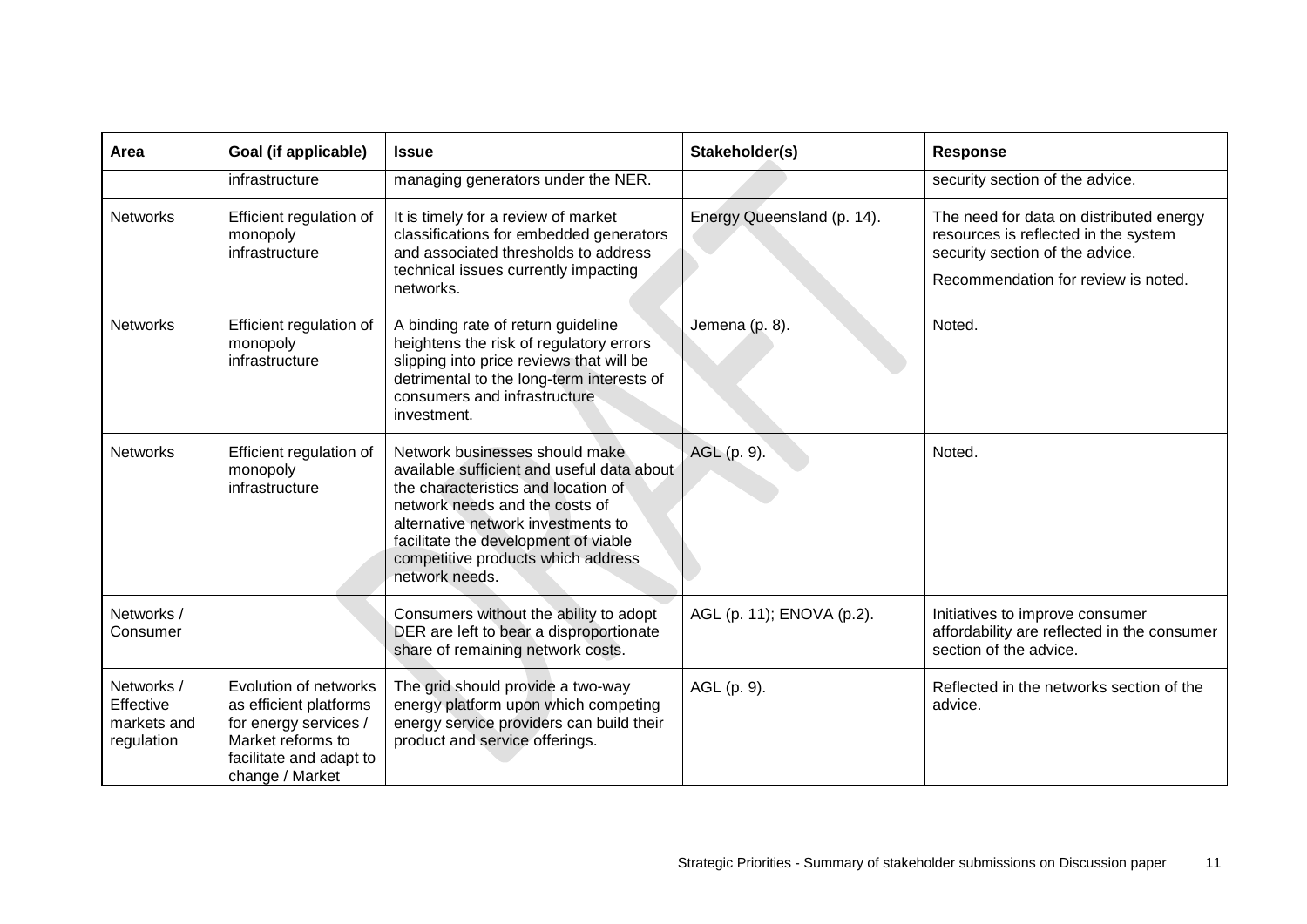| Area            | Goal (if applicable)                                                   | <b>Issue</b>                                                                                                                                                                                                                                                                                            | Stakeholder(s)                                 | <b>Response</b>                                                                                                                                                                                                                                                                            |
|-----------------|------------------------------------------------------------------------|---------------------------------------------------------------------------------------------------------------------------------------------------------------------------------------------------------------------------------------------------------------------------------------------------------|------------------------------------------------|--------------------------------------------------------------------------------------------------------------------------------------------------------------------------------------------------------------------------------------------------------------------------------------------|
|                 | participation                                                          |                                                                                                                                                                                                                                                                                                         |                                                |                                                                                                                                                                                                                                                                                            |
| <b>Networks</b> | Evolution of networks<br>as efficient platforms<br>for energy services | Prioritisation should be given to<br>development of a clear transition path<br>(including milestones and<br>accountabilities) from the current state to<br>the anticipated future state of distribution<br>system operation.                                                                            | Energy Queensland (p. 13).                     | The need for data on distributed energy<br>resources and a clear process for<br>integrating them into the NEM is reflected<br>in the system security section of the<br>advice.                                                                                                             |
| Gas             | Access to efficiently<br>priced gas                                    | Consideration should be given to vast<br>distances between demand centres and<br>supply and how this affects achieving<br>truly efficient liquid gas markets.                                                                                                                                           | Hydro Tasmania (p. 6).                         | Gas liquidity is being monitored. See the<br>gas section of this advice.                                                                                                                                                                                                                   |
| Gas             | Access to efficiently<br>priced gas                                    | There is a strong need to support a<br>science-based approach to natural gas<br>exploration and production activities,<br>including the removal of moratoriums on<br>gas exploration in order to increase gas<br>supply to market.                                                                      | Australian Gas Infrastructure<br>Group (p. 3). | The is reflected in the gas section of this<br>advice.                                                                                                                                                                                                                                     |
| Gas             | Market information /<br>Gas market reforms                             | We encourage consideration of the<br>reforms introduced by Ofgem to improve<br>the liquidity of Australia's wholesale gas<br>market, so that the gas industry can fully<br>support Australia's transition to a low<br>carbon economy by providing reliable,<br>base load energy at an affordable price. | Australian Gas Infrastructure<br>Group (p. 5). | The liquidity arrangements in the gas<br>market were considered as part of the<br>East Coast Gas Review.<br>The technical characteristics of gas<br>generators, the price of gas, and the level<br>of emissions targets will influence the<br>specific role of gas as a transitional fuel. |
| Governance      |                                                                        | The principles underpinning strong<br>governance would include adequate<br>consultation, transparency, and<br>demarcation of institutional roles.                                                                                                                                                       | Snowy Hydro (p. 5).                            | Reflected in the governance section of the<br>advice.                                                                                                                                                                                                                                      |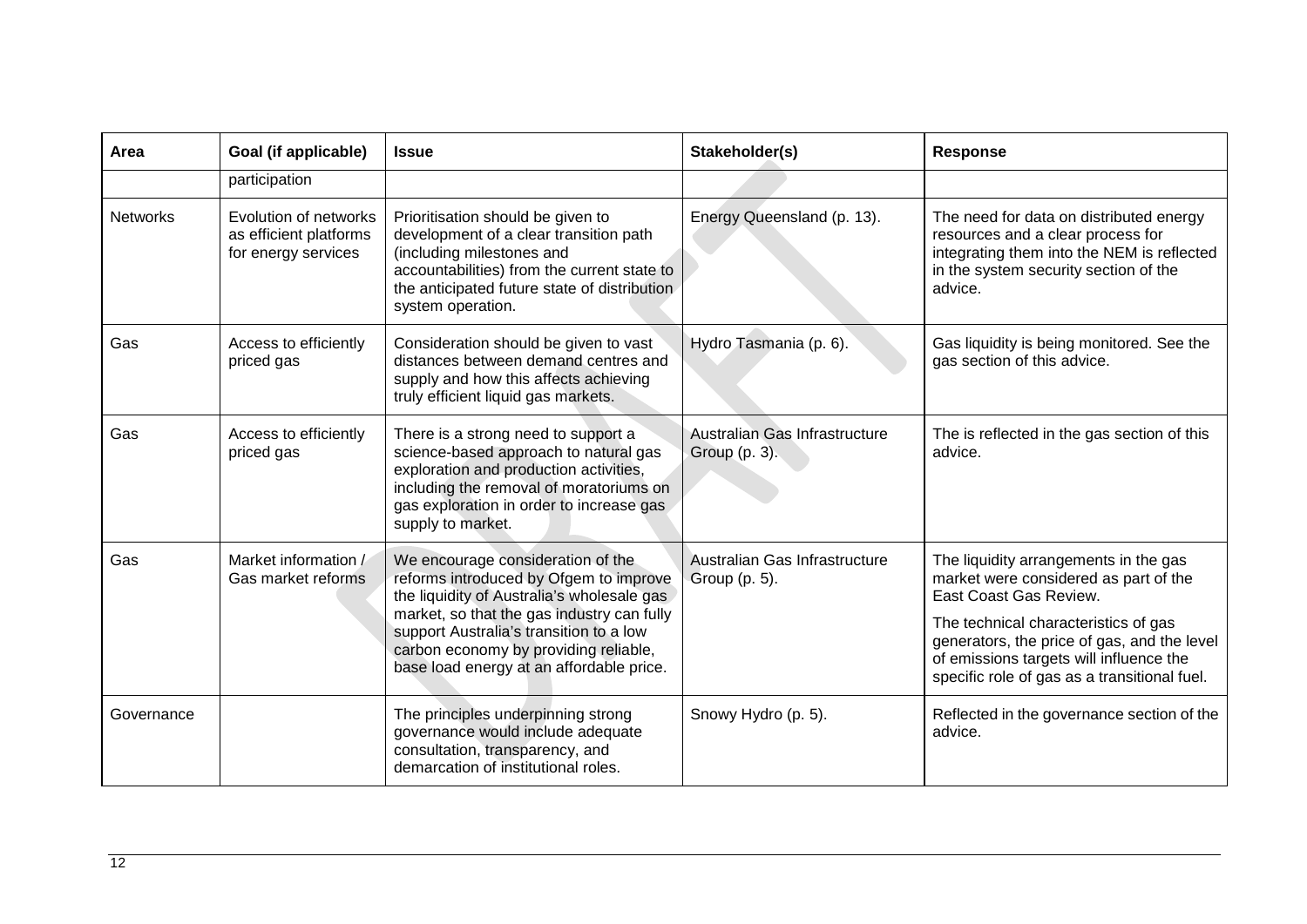| Area                  | Goal (if applicable)                                                      | <b>Issue</b>                                                                                                                                                                                                                                                                                                                                                                                                                                                                                    | Stakeholder(s)                           | Response                                                                                                                                                          |
|-----------------------|---------------------------------------------------------------------------|-------------------------------------------------------------------------------------------------------------------------------------------------------------------------------------------------------------------------------------------------------------------------------------------------------------------------------------------------------------------------------------------------------------------------------------------------------------------------------------------------|------------------------------------------|-------------------------------------------------------------------------------------------------------------------------------------------------------------------|
| Governance            |                                                                           | The discussion paper includes a useful<br>list of initiatives and identifies how they<br>should be measured and monitored. This<br>should be further developed to include<br>who owns each initiative, who will<br>monitor progress, and to link initiatives<br>back to the strategic priorities. The ESB<br>would be well-placed to provide oversight<br>of this document; a workplan. The ESB<br>should monitor progress on specific<br>initiatives and hold initiative owners to<br>account. | Grattan Institute (p. 1).                | This is reflected in the summary views and<br>governance sections of this advice.                                                                                 |
| Governance            | Leadership and<br>strategic direction                                     | The strategic priorities should be owned<br>by the COAG Energy Council. The<br><b>COAG Energy Council could monitor</b><br>progress towards achieving the strategic<br>priorities and report back as part of their<br>new annual public report.                                                                                                                                                                                                                                                 | Grattan Institute (p. 5).                | The AEMC, ESB and COAG EC have<br>roles in monitoring and reporting on<br>progress on strategic priorities. See the<br>governance section of the advice.          |
| Governance /<br>Other | Leadership and<br>strategic direction                                     | COAG Energy Council should establish a<br>separate Energy Productivity Taskgroup<br>to consider a broad range of energy<br>management issues.                                                                                                                                                                                                                                                                                                                                                   | Energy Efficiency Council (p. 2).        | The need for broader energy efficiency<br>outcomes is reflected in section 4 ("gaps"<br>identified).                                                              |
| Governance /<br>Other | Leadership and<br>strategic direction                                     | A national energy efficiency and<br>productivity agency should be<br>established.                                                                                                                                                                                                                                                                                                                                                                                                               | Energy Efficiency Council (pp. 2-<br>3). | The need for broader energy efficiency<br>outcomes is reflected in section 4 ("gaps"<br>identified).                                                              |
| Governance            | Role clarity and<br>coordination /<br>Responsiveness to<br>market changes | There should be clarity on how the ESB<br>will work with the AEMC in fast-tracking<br>rule-making on critical reliability and<br>security of supply issues. Any proposed                                                                                                                                                                                                                                                                                                                        | Energy Queensland (p. 14).               | The proposal to introduce a mechanism<br>by which a proposed Rule recommended<br>by the ESB, once it has the unanimous<br>support of the COAG Energy Council, can |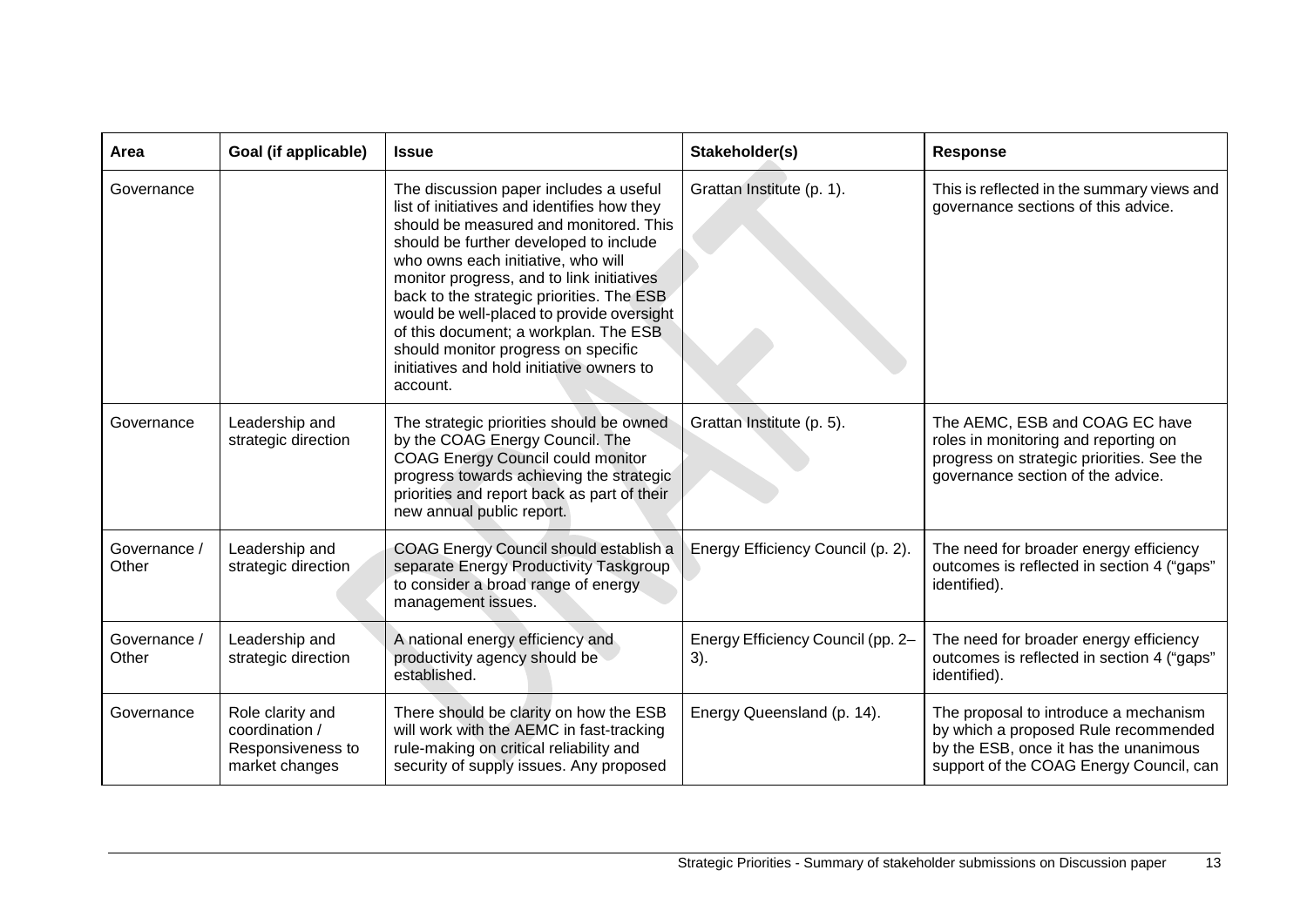| Area       | Goal (if applicable)                | <b>Issue</b>                                                                                                                                                                                                                                                                                                                     | Stakeholder(s)                 | <b>Response</b>                                                                                                                                                                                                                                                                                                                                             |
|------------|-------------------------------------|----------------------------------------------------------------------------------------------------------------------------------------------------------------------------------------------------------------------------------------------------------------------------------------------------------------------------------|--------------------------------|-------------------------------------------------------------------------------------------------------------------------------------------------------------------------------------------------------------------------------------------------------------------------------------------------------------------------------------------------------------|
|            |                                     | accelerated ESB rule-making<br>mechanism should be confined to<br>exceptional circumstances only, i.e. for<br>urgent and critical implementation issues<br>flowing from the Finkel review;<br>conducted with an appropriate level of<br>transparency; and undertaken in open<br>consultation with stakeholders.                  |                                | be made by the South Australian Minister<br>for Mineral Resources and Energy under<br>the National Electricity Law (NEL),<br>National Energy Retail Law (NERL) or<br>National Gas Law (NGL), as appropriate<br>is yet to be enacted.<br>The concern for transparent process and<br>consultation with stakeholders in this<br>process, if enacted, is noted. |
| Governance | Responsiveness to<br>market changes | Supports arrangements for ensuring<br>effective consultation by market<br>institutions and policy-makers improved.<br>Significant and complex matters are at<br>times released with 2 weeks or less<br>consultation time.                                                                                                        | Jemena (p. 10); ENA (p. 13).   | Improvements to market institutions'<br>processes are described in the<br>governance section of the advice.                                                                                                                                                                                                                                                 |
| Governance | Responsiveness to<br>market changes | Empowering different jurisdictions to take<br>the lead on driving national reform<br>through the Council on different issues<br>may help to improve the implementation<br>of agreed national reforms across all<br>jurisdictions, and would reduce the<br>duplication of work between States and<br>ensure national consistency. | AGL (p. 11).                   | The Discussion paper discussed the<br>option of derogations being treated as<br>trials or pilot programs, with formal<br>assessment to consider whether specific<br>jurisdictional arrangements should be<br>adopted more widely in the NEM.                                                                                                                |
| Other      |                                     | AEMC's deliberation of market changes<br>should consider the impact on contract<br>markets. Maintaining or improving<br>contract market liquidity should form part<br>of the AEMC's decision making process.                                                                                                                     | Hydro Tasmania (p. 5).         | This was discussed in detail in the<br>Discussion paper, and is reflected in the<br>integrating environment and energy<br>policies section.                                                                                                                                                                                                                 |
| Other      |                                     | The interaction of the RIT-T with                                                                                                                                                                                                                                                                                                | TransGrid (p. 2); ENA (p. 12). | The need to have network investments                                                                                                                                                                                                                                                                                                                        |